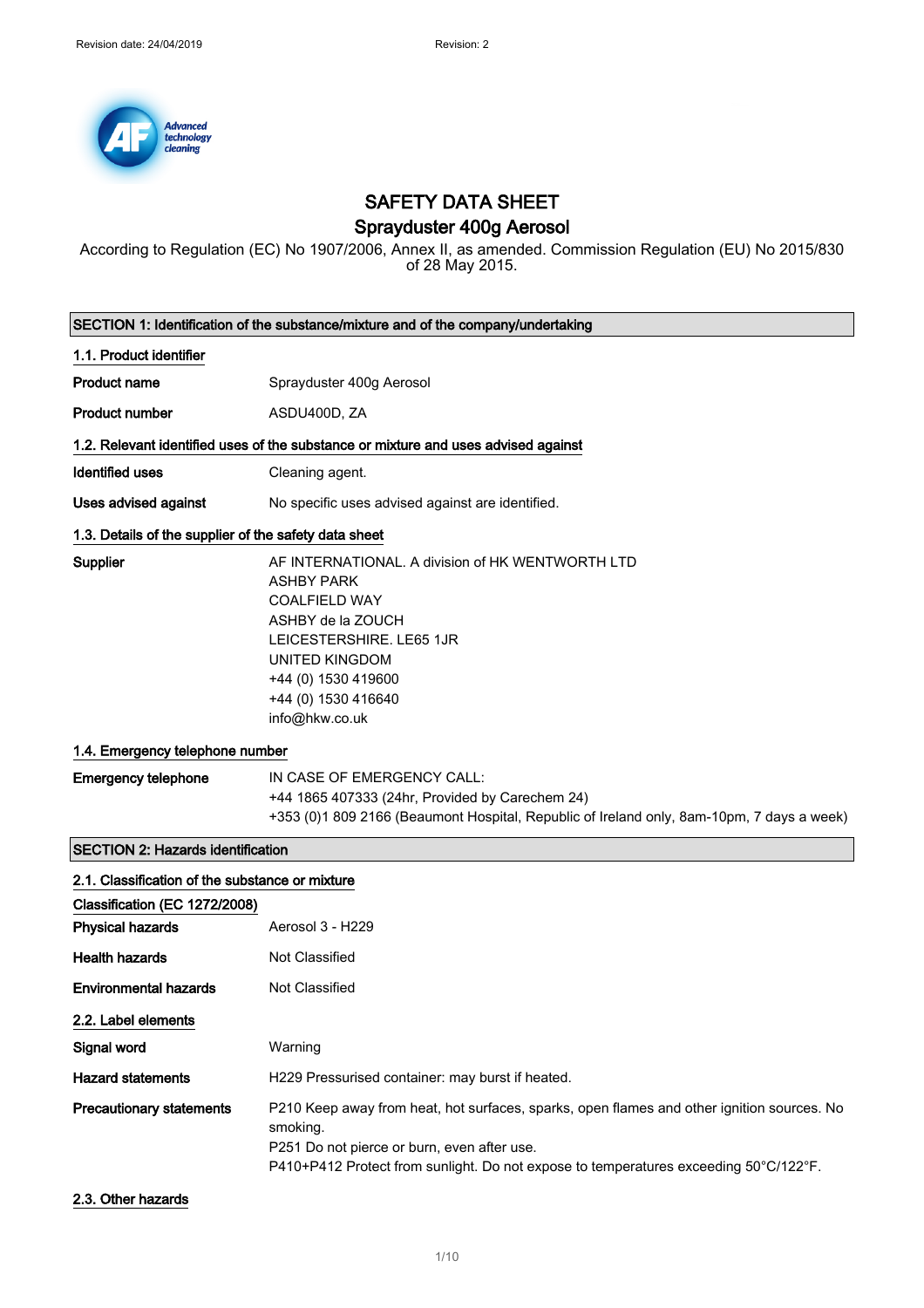This product does not contain any substances classified as PBT or vPvB.

| <b>SECTION 3: Composition/information on ingredients</b> |                                                                                                                                                                                                                                                                                                                                                                                                                                                                                                                                                                                                                                                                                                                    |  |
|----------------------------------------------------------|--------------------------------------------------------------------------------------------------------------------------------------------------------------------------------------------------------------------------------------------------------------------------------------------------------------------------------------------------------------------------------------------------------------------------------------------------------------------------------------------------------------------------------------------------------------------------------------------------------------------------------------------------------------------------------------------------------------------|--|
| 3.2. Mixtures                                            |                                                                                                                                                                                                                                                                                                                                                                                                                                                                                                                                                                                                                                                                                                                    |  |
| <b>Composition comments</b>                              | None of the ingredients are required to be listed.                                                                                                                                                                                                                                                                                                                                                                                                                                                                                                                                                                                                                                                                 |  |
| <b>SECTION 4: First aid measures</b>                     |                                                                                                                                                                                                                                                                                                                                                                                                                                                                                                                                                                                                                                                                                                                    |  |
| 4.1. Description of first aid measures                   |                                                                                                                                                                                                                                                                                                                                                                                                                                                                                                                                                                                                                                                                                                                    |  |
| <b>General information</b>                               | Get medical attention immediately. Show this Safety Data Sheet to the medical personnel.                                                                                                                                                                                                                                                                                                                                                                                                                                                                                                                                                                                                                           |  |
| Inhalation                                               | Remove affected person from source of contamination. Move affected person to fresh air and<br>keep warm and at rest in a position comfortable for breathing. Maintain an open airway.<br>Loosen tight clothing such as collar, tie or belt. When breathing is difficult, properly trained<br>personnel may assist affected person by administering oxygen. Place unconscious person on<br>their side in the recovery position and ensure breathing can take place.                                                                                                                                                                                                                                                 |  |
| Ingestion                                                | Rinse mouth thoroughly with water. Remove any dentures. Give a few small glasses of water<br>or milk to drink. Stop if the affected person feels sick as vomiting may be dangerous. Do not<br>induce vomiting unless under the direction of medical personnel. If vomiting occurs, the head<br>should be kept low so that vomit does not enter the lungs. Never give anything by mouth to an<br>unconscious person. Move affected person to fresh air and keep warm and at rest in a<br>position comfortable for breathing. Place unconscious person on their side in the recovery<br>position and ensure breathing can take place. Maintain an open airway. Loosen tight clothing<br>such as collar, tie or belt. |  |
| Skin contact                                             | Rinse with water.                                                                                                                                                                                                                                                                                                                                                                                                                                                                                                                                                                                                                                                                                                  |  |
| Eye contact                                              | Rinse immediately with plenty of water. Remove any contact lenses and open eyelids wide<br>apart. Continue to rinse for at least 10 minutes.                                                                                                                                                                                                                                                                                                                                                                                                                                                                                                                                                                       |  |
| <b>Protection of first aiders</b>                        | First aid personnel should wear appropriate protective equipment during any rescue.                                                                                                                                                                                                                                                                                                                                                                                                                                                                                                                                                                                                                                |  |
|                                                          | 4.2. Most important symptoms and effects, both acute and delayed                                                                                                                                                                                                                                                                                                                                                                                                                                                                                                                                                                                                                                                   |  |
| General information                                      | See Section 11 for additional information on health hazards. The severity of the symptoms<br>described will vary dependent on the concentration and the length of exposure.                                                                                                                                                                                                                                                                                                                                                                                                                                                                                                                                        |  |
| Inhalation                                               | Spray/mists may cause respiratory tract irritation.                                                                                                                                                                                                                                                                                                                                                                                                                                                                                                                                                                                                                                                                |  |
| Ingestion                                                | Due to the physical nature of this product, it is unlikely that ingestion will occur.                                                                                                                                                                                                                                                                                                                                                                                                                                                                                                                                                                                                                              |  |
| <b>Skin contact</b>                                      | Repeated exposure may cause skin dryness or cracking.                                                                                                                                                                                                                                                                                                                                                                                                                                                                                                                                                                                                                                                              |  |
| Eye contact                                              | May be slightly irritating to eyes. May cause discomfort.                                                                                                                                                                                                                                                                                                                                                                                                                                                                                                                                                                                                                                                          |  |
|                                                          | 4.3. Indication of any immediate medical attention and special treatment needed                                                                                                                                                                                                                                                                                                                                                                                                                                                                                                                                                                                                                                    |  |
| Notes for the doctor                                     | Treat symptomatically.                                                                                                                                                                                                                                                                                                                                                                                                                                                                                                                                                                                                                                                                                             |  |
| <b>SECTION 5: Firefighting measures</b>                  |                                                                                                                                                                                                                                                                                                                                                                                                                                                                                                                                                                                                                                                                                                                    |  |
| 5.1. Extinguishing media                                 |                                                                                                                                                                                                                                                                                                                                                                                                                                                                                                                                                                                                                                                                                                                    |  |
| Suitable extinguishing media                             | The product is not flammable. Extinguish with alcohol-resistant foam, carbon dioxide, dry<br>powder or water fog. Use fire-extinguishing media suitable for the surrounding fire.                                                                                                                                                                                                                                                                                                                                                                                                                                                                                                                                  |  |
| Unsuitable extinguishing<br>media                        | Do not use water jet as an extinguisher, as this will spread the fire.                                                                                                                                                                                                                                                                                                                                                                                                                                                                                                                                                                                                                                             |  |

5.2. Special hazards arising from the substance or mixture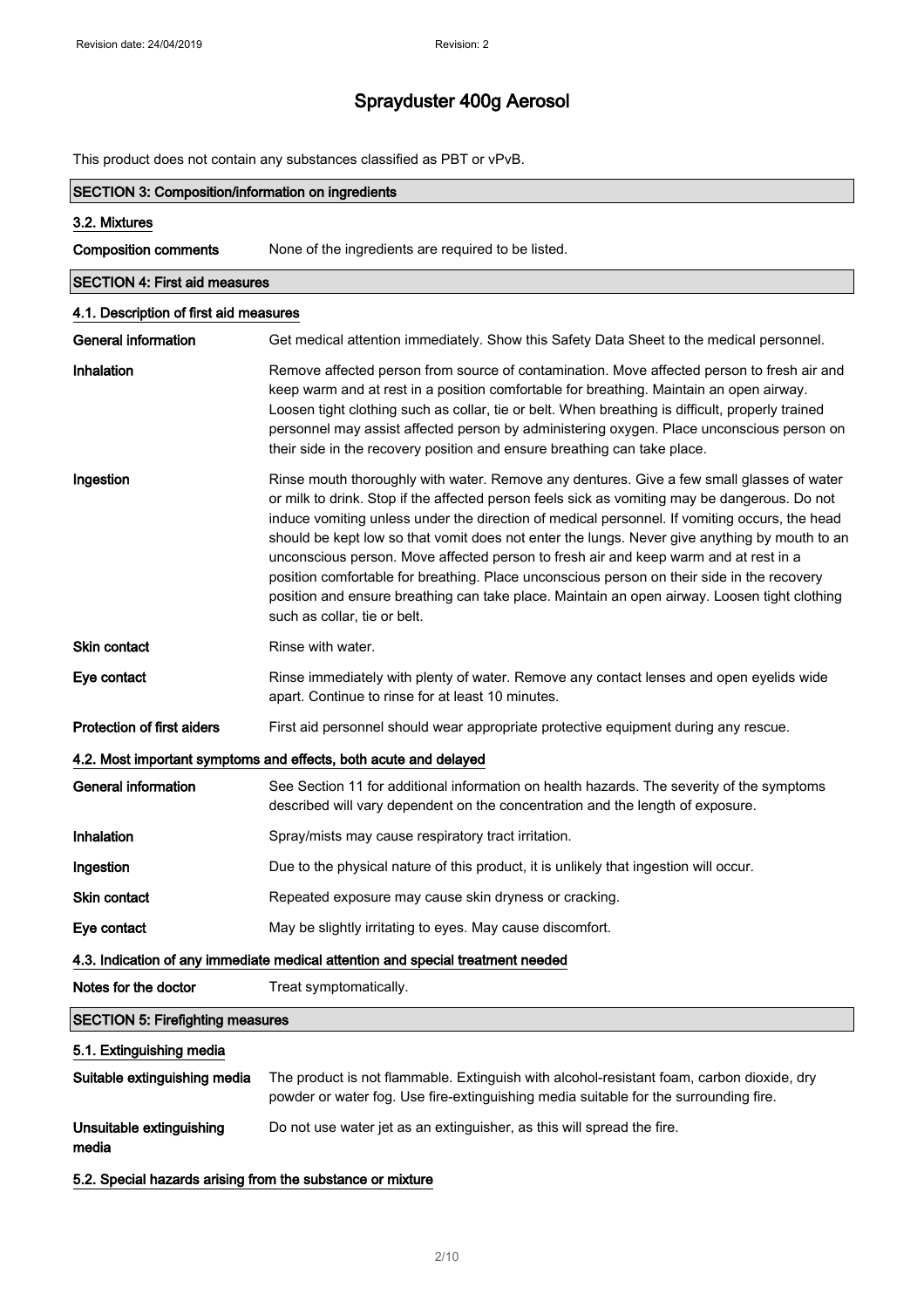| Specific hazards                                                         | Containers can burst violently or explode when heated, due to excessive pressure build-up.<br>Bursting aerosol containers may be propelled from a fire at high speed. If aerosol cans are<br>ruptured, care should be taken due to the rapid escape of the pressurised contents and<br>propellant.                                                                                                                                                                                                                                                                                                                                                                                                                                                                                                                                                                                                                                                                                     |  |
|--------------------------------------------------------------------------|----------------------------------------------------------------------------------------------------------------------------------------------------------------------------------------------------------------------------------------------------------------------------------------------------------------------------------------------------------------------------------------------------------------------------------------------------------------------------------------------------------------------------------------------------------------------------------------------------------------------------------------------------------------------------------------------------------------------------------------------------------------------------------------------------------------------------------------------------------------------------------------------------------------------------------------------------------------------------------------|--|
| <b>Hazardous combustion</b><br>products                                  | Thermal decomposition or combustion products may include the following substances:<br>Harmful gases or vapours.                                                                                                                                                                                                                                                                                                                                                                                                                                                                                                                                                                                                                                                                                                                                                                                                                                                                        |  |
| 5.3. Advice for firefighters                                             |                                                                                                                                                                                                                                                                                                                                                                                                                                                                                                                                                                                                                                                                                                                                                                                                                                                                                                                                                                                        |  |
| Protective actions during<br>firefighting                                | Avoid breathing fire gases or vapours. Evacuate area. Cool containers exposed to heat with<br>water spray and remove them from the fire area if it can be done without risk. Cool containers<br>exposed to flames with water until well after the fire is out. If a leak or spill has not ignited, use<br>water spray to disperse vapours and protect men stopping the leak. Control run-off water by<br>containing and keeping it out of sewers and watercourses. If risk of water pollution occurs,<br>notify appropriate authorities.                                                                                                                                                                                                                                                                                                                                                                                                                                               |  |
| Special protective equipment<br>for firefighters                         | Wear positive-pressure self-contained breathing apparatus (SCBA) and appropriate protective<br>clothing. Firefighter's clothing conforming to European standard EN469 (including helmets,<br>protective boots and gloves) will provide a basic level of protection for chemical incidents.                                                                                                                                                                                                                                                                                                                                                                                                                                                                                                                                                                                                                                                                                             |  |
| <b>SECTION 6: Accidental release measures</b>                            |                                                                                                                                                                                                                                                                                                                                                                                                                                                                                                                                                                                                                                                                                                                                                                                                                                                                                                                                                                                        |  |
| 6.1. Personal precautions, protective equipment and emergency procedures |                                                                                                                                                                                                                                                                                                                                                                                                                                                                                                                                                                                                                                                                                                                                                                                                                                                                                                                                                                                        |  |
| <b>Personal precautions</b>                                              | No action shall be taken without appropriate training or involving any personal risk. Keep<br>unnecessary and unprotected personnel away from the spillage. Wear protective clothing as<br>described in Section 8 of this safety data sheet. Follow precautions for safe handling<br>described in this safety data sheet. Wash thoroughly after dealing with a spillage. Ensure<br>procedures and training for emergency decontamination and disposal are in place. Do not<br>touch or walk into spilled material. Evacuate area. Risk of explosion.                                                                                                                                                                                                                                                                                                                                                                                                                                   |  |
| 6.2. Environmental precautions                                           |                                                                                                                                                                                                                                                                                                                                                                                                                                                                                                                                                                                                                                                                                                                                                                                                                                                                                                                                                                                        |  |
| <b>Environmental precautions</b>                                         | Avoid discharge into drains or watercourses or onto the ground.                                                                                                                                                                                                                                                                                                                                                                                                                                                                                                                                                                                                                                                                                                                                                                                                                                                                                                                        |  |
| 6.3. Methods and material for containment and cleaning up                |                                                                                                                                                                                                                                                                                                                                                                                                                                                                                                                                                                                                                                                                                                                                                                                                                                                                                                                                                                                        |  |
| Methods for cleaning up                                                  | Wear protective clothing as described in Section 8 of this safety data sheet. Clear up spills<br>immediately and dispose of waste safely. Eliminate all ignition sources if safe to do so. No<br>smoking, sparks, flames or other sources of ignition near spillage. Under normal conditions of<br>handling and storage, spillages from aerosol containers are unlikely. If aerosol cans are<br>ruptured, care should be taken due to the rapid escape of the pressurised contents and<br>propellant. Small Spillages: Wipe up with an absorbent cloth and dispose of waste safely.<br>Large Spillages: If the product is soluble in water, dilute the spillage with water and mop it up.<br>Alternatively, or if it is not water-soluble, absorb the spillage with an inert, dry material and<br>place it in a suitable waste disposal container. Flush contaminated area with plenty of water.<br>Wash thoroughly after dealing with a spillage. For waste disposal, see Section 13. |  |
| 6.4. Reference to other sections                                         |                                                                                                                                                                                                                                                                                                                                                                                                                                                                                                                                                                                                                                                                                                                                                                                                                                                                                                                                                                                        |  |
| Reference to other sections                                              | For personal protection, see Section 8. See Section 11 for additional information on health<br>hazards. See Section 12 for additional information on ecological hazards. For waste disposal,<br>see Section 13.                                                                                                                                                                                                                                                                                                                                                                                                                                                                                                                                                                                                                                                                                                                                                                        |  |
| <b>SECTION 7: Handling and storage</b>                                   |                                                                                                                                                                                                                                                                                                                                                                                                                                                                                                                                                                                                                                                                                                                                                                                                                                                                                                                                                                                        |  |

#### 7.1. Precautions for safe handling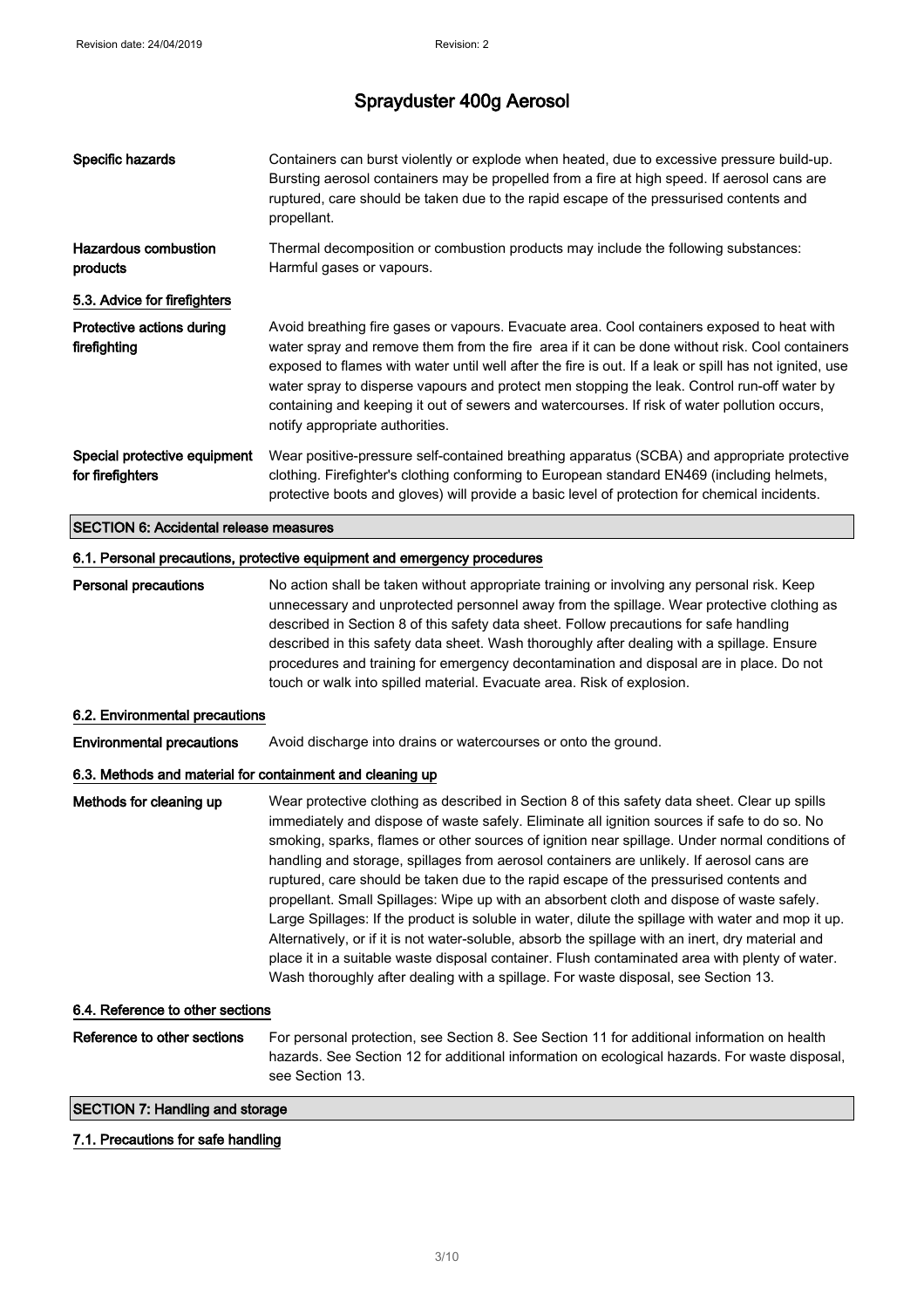| <b>Usage precautions</b>                         | Read and follow manufacturer's recommendations. Wear protective clothing as described in<br>Section 8 of this safety data sheet. Keep away from food, drink and animal feeding stuffs.<br>Avoid exposing aerosol containers to high temperatures or direct sunlight. Do not handle until<br>all safety precautions have been read and understood. Do not handle broken packages<br>without protective equipment. Do not spray on an open flame or other ignition source. Do not<br>pierce or burn, even after use. Spray will evaporate and cool rapidly and may cause frostbite<br>or cold burns if in contact with skin. Avoid contact with eyes. Avoid inhalation of vapours and<br>spray/mists. |
|--------------------------------------------------|-----------------------------------------------------------------------------------------------------------------------------------------------------------------------------------------------------------------------------------------------------------------------------------------------------------------------------------------------------------------------------------------------------------------------------------------------------------------------------------------------------------------------------------------------------------------------------------------------------------------------------------------------------------------------------------------------------|
| Advice on general<br>occupational hygiene        | Wash promptly if skin becomes contaminated. Take off contaminated clothing. Wash<br>contaminated clothing before reuse. Do not eat, drink or smoke when using this product.<br>Wash at the end of each work shift and before eating, smoking and using the toilet. Change<br>work clothing daily before leaving workplace.                                                                                                                                                                                                                                                                                                                                                                          |
|                                                  | 7.2. Conditions for safe storage, including any incompatibilities                                                                                                                                                                                                                                                                                                                                                                                                                                                                                                                                                                                                                                   |
| <b>Storage precautions</b>                       | Store away from incompatible materials (see Section 10). Keep only in the original container.<br>Keep container tightly closed, in a cool, well ventilated place. Keep containers upright. Protect<br>containers from damage. Protect from sunlight. Do not store near heat sources or expose to<br>high temperatures. Do not expose to temperatures exceeding 50°C/122°F. Bund storage<br>facilities to prevent soil and water pollution in the event of spillage. The storage area floor<br>should be leak-tight, jointless and not absorbent.                                                                                                                                                    |
| Storage class                                    | Chemical storage.                                                                                                                                                                                                                                                                                                                                                                                                                                                                                                                                                                                                                                                                                   |
| 7.3. Specific end use(s)                         |                                                                                                                                                                                                                                                                                                                                                                                                                                                                                                                                                                                                                                                                                                     |
| Specific end use(s)                              | The identified uses for this product are detailed in Section 1.2.                                                                                                                                                                                                                                                                                                                                                                                                                                                                                                                                                                                                                                   |
| SECTION 8: Exposure controls/Personal protection |                                                                                                                                                                                                                                                                                                                                                                                                                                                                                                                                                                                                                                                                                                     |
| 8.1. Control parameters                          |                                                                                                                                                                                                                                                                                                                                                                                                                                                                                                                                                                                                                                                                                                     |
| 8.2. Exposure controls                           |                                                                                                                                                                                                                                                                                                                                                                                                                                                                                                                                                                                                                                                                                                     |
| Protective equipment                             |                                                                                                                                                                                                                                                                                                                                                                                                                                                                                                                                                                                                                                                                                                     |
|                                                  |                                                                                                                                                                                                                                                                                                                                                                                                                                                                                                                                                                                                                                                                                                     |
| Appropriate engineering<br>controls              | Provide adequate ventilation. Personal, workplace environment or biological monitoring may<br>be required to determine the effectiveness of the ventilation or other control measures and/or<br>the necessity to use respiratory protective equipment. Use process enclosures, local exhaust<br>ventilation or other engineering controls as the primary means to minimise worker exposure.<br>Personal protective equipment should only be used if worker exposure cannot be controlled<br>adequately by the engineering control measures. Ensure control measures are regularly<br>inspected and maintained. Ensure operatives are trained to minimise exposure.                                  |
| Eye/face protection                              | Eyewear complying with an approved standard should be worn if a risk assessment indicates<br>eye contact is possible. Personal protective equipment for eye and face protection should<br>comply with European Standard EN166. Unless the assessment indicates a higher degree of<br>protection is required, the following protection should be worn: Tight-fitting safety glasses.                                                                                                                                                                                                                                                                                                                 |
| Hand protection                                  | Chemical-resistant, impervious gloves complying with an approved standard should be worn if<br>a risk assessment indicates skin contact is possible. The most suitable glove should be<br>chosen in consultation with the glove supplier/manufacturer, who can provide information<br>about the breakthrough time of the glove material. To protect hands from chemicals, gloves<br>should comply with European Standard EN374. Considering the data specified by the glove<br>manufacturer, check during use that the gloves are retaining their protective properties and<br>change them as soon as any deterioration is detected. Frequent changes are recommended.                              |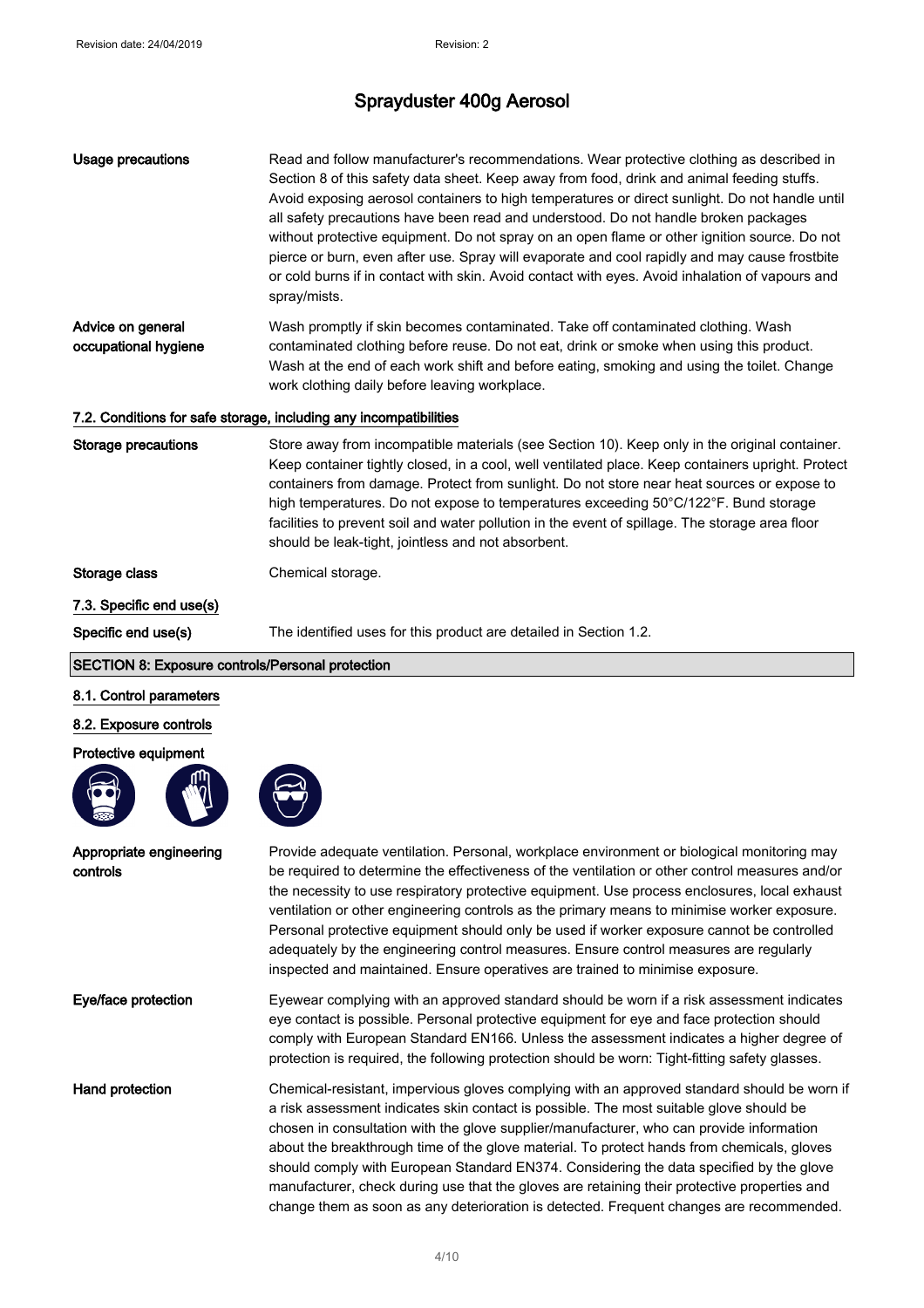| Other skin and body<br>protection         | Appropriate footwear and additional protective clothing complying with an approved standard<br>should be worn if a risk assessment indicates skin contamination is possible.                                                                                                                                                                                                                                                                                                                                                                                                                                                                                        |
|-------------------------------------------|---------------------------------------------------------------------------------------------------------------------------------------------------------------------------------------------------------------------------------------------------------------------------------------------------------------------------------------------------------------------------------------------------------------------------------------------------------------------------------------------------------------------------------------------------------------------------------------------------------------------------------------------------------------------|
| Hygiene measures                          | Provide eyewash station and safety shower. Contaminated work clothing should not be<br>allowed out of the workplace. Wash contaminated clothing before reuse. Clean equipment<br>and the work area every day. Good personal hygiene procedures should be implemented.<br>Wash at the end of each work shift and before eating, smoking and using the toilet. When<br>using do not eat, drink or smoke. Preventive industrial medical examinations should be carried<br>out. Warn cleaning personnel of any hazardous properties of the product.                                                                                                                     |
| Respiratory protection                    | Respiratory protection complying with an approved standard should be worn if a risk<br>assessment indicates inhalation of contaminants is possible. Ensure all respiratory protective<br>equipment is suitable for its intended use and is 'CE'-marked. Check that the respirator fits<br>tightly and the filter is changed regularly. Gas and combination filter cartridges should comply<br>with European Standard EN14387. Full face mask respirators with replaceable filter cartridges<br>should comply with European Standard EN136. Half mask and quarter mask respirators with<br>replaceable filter cartridges should comply with European Standard EN140. |
| <b>Environmental exposure</b><br>controls | Keep container tightly sealed when not in use.                                                                                                                                                                                                                                                                                                                                                                                                                                                                                                                                                                                                                      |

#### SECTION 9: Physical and chemical properties

| Appearance                                      | Aerosol.                  |
|-------------------------------------------------|---------------------------|
| Colour                                          | Colourless.               |
| Odour                                           | Characteristic.           |
| <b>Odour threshold</b>                          | Not available.            |
| рH                                              | Not available.            |
| <b>Melting point</b>                            | Not available.            |
| Initial boiling point and range                 | $-19^{\circ}$ C           |
| Flash point                                     | Technically not feasible. |
| <b>Evaporation rate</b>                         | Not available.            |
| <b>Evaporation factor</b>                       | Not available.            |
| Flammability (solid, gas)                       | Not available.            |
| Upper/lower flammability or<br>explosive limits | Not available.            |
| Other flammability                              | Not available.            |
| Vapour pressure                                 | Not available.            |
| Vapour density                                  | Not available.            |
| <b>Relative density</b>                         | Not available.            |
| <b>Bulk density</b>                             | Not available.            |
| Solubility(ies)                                 | Not available.            |
| <b>Partition coefficient</b>                    | Not available.            |
| Auto-ignition temperature                       | Not available.            |

### 9.1. Information on basic physical and chemical properties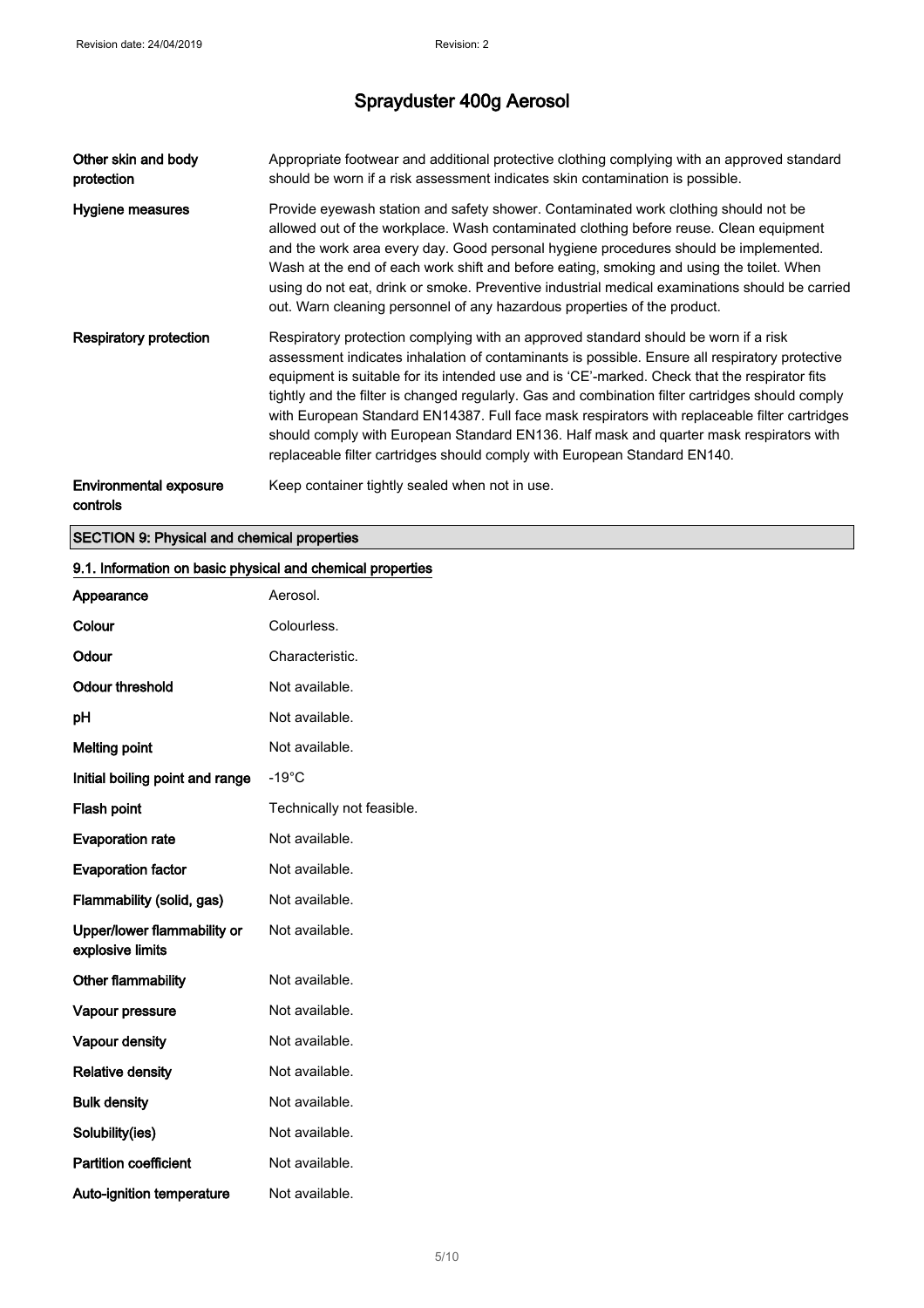| <b>Decomposition Temperature</b>                                     | Not available.                                                                                                                                                          |
|----------------------------------------------------------------------|-------------------------------------------------------------------------------------------------------------------------------------------------------------------------|
| <b>Viscosity</b>                                                     | Not available.                                                                                                                                                          |
| <b>Explosive properties</b>                                          | Not available.                                                                                                                                                          |
| <b>Oxidising properties</b>                                          | Not available.                                                                                                                                                          |
| 9.2. Other information                                               |                                                                                                                                                                         |
| <b>SECTION 10: Stability and reactivity</b>                          |                                                                                                                                                                         |
| 10.1. Reactivity                                                     |                                                                                                                                                                         |
| Reactivity                                                           | See the other subsections of this section for further details.                                                                                                          |
| 10.2. Chemical stability                                             |                                                                                                                                                                         |
| <b>Stability</b>                                                     | Stable at normal ambient temperatures and when used as recommended. Stable under the<br>prescribed storage conditions.                                                  |
| 10.3. Possibility of hazardous reactions                             |                                                                                                                                                                         |
| Possibility of hazardous<br>reactions                                | No potentially hazardous reactions known.                                                                                                                               |
| 10.4. Conditions to avoid                                            |                                                                                                                                                                         |
| <b>Conditions to avoid</b>                                           | Avoid exposing aerosol containers to high temperatures or direct sunlight. Pressurised<br>container: may burst if heated                                                |
| 10.5. Incompatible materials                                         |                                                                                                                                                                         |
| Materials to avoid                                                   | No specific material or group of materials is likely to react with the product to produce a<br>hazardous situation.                                                     |
| 10.6. Hazardous decomposition products                               |                                                                                                                                                                         |
| Hazardous decomposition<br>products                                  | Does not decompose when used and stored as recommended. Thermal decomposition or<br>combustion products may include the following substances: Harmful gases or vapours. |
| <b>SECTION 11: Toxicological information</b>                         |                                                                                                                                                                         |
| 11.1. Information on toxicological effects                           |                                                                                                                                                                         |
| Acute toxicity - oral                                                |                                                                                                                                                                         |
| Notes (oral LD <sub>50</sub> )                                       | Based on available data the classification criteria are not met.                                                                                                        |
| Acute toxicity - dermal<br>Notes (dermal LD <sub>50</sub> )          | Based on available data the classification criteria are not met.                                                                                                        |
| Acute toxicity - inhalation<br>Notes (inhalation LC <sub>50</sub> )  | Based on available data the classification criteria are not met.                                                                                                        |
| Skin corrosion/irritation<br>Animal data                             | Based on available data the classification criteria are not met.                                                                                                        |
| Serious eye damage/irritation<br>Serious eye damage/irritation       | Based on available data the classification criteria are not met.                                                                                                        |
| <b>Respiratory sensitisation</b><br><b>Respiratory sensitisation</b> | Based on available data the classification criteria are not met.                                                                                                        |
| <b>Skin sensitisation</b><br><b>Skin sensitisation</b>               | Based on available data the classification criteria are not met.                                                                                                        |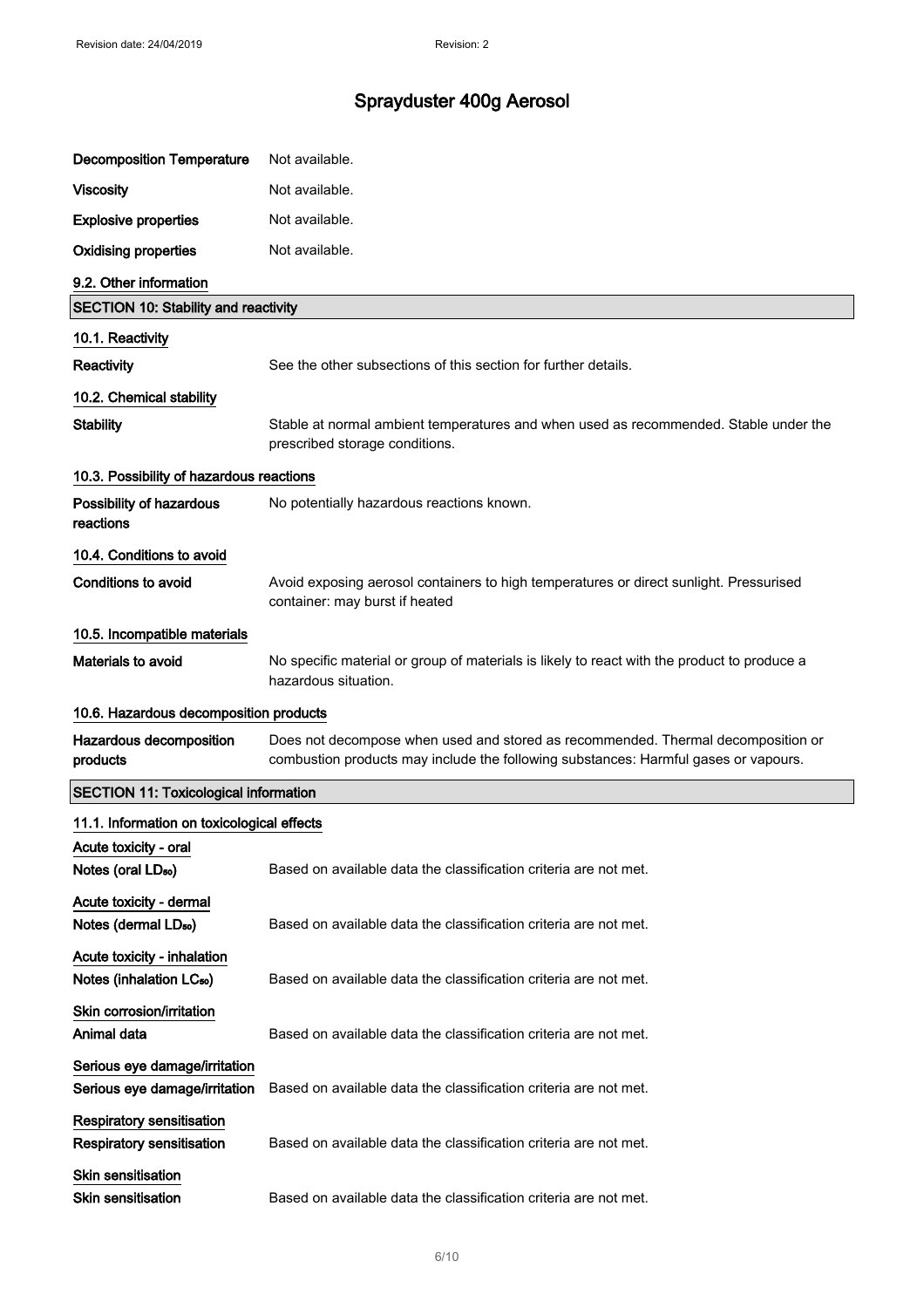| Germ cell mutagenicity<br>Genotoxicity - in vitro  | Based on available data the classification criteria are not met.                                                                   |
|----------------------------------------------------|------------------------------------------------------------------------------------------------------------------------------------|
|                                                    |                                                                                                                                    |
| Carcinogenicity<br>Carcinogenicity                 | Based on available data the classification criteria are not met.                                                                   |
| <b>IARC</b> carcinogenicity                        | None of the ingredients are listed or exempt.                                                                                      |
| Reproductive toxicity                              |                                                                                                                                    |
| Reproductive toxicity - fertility                  | Based on available data the classification criteria are not met.                                                                   |
| Reproductive toxicity -<br>development             | Based on available data the classification criteria are not met.                                                                   |
| Specific target organ toxicity - single exposure   |                                                                                                                                    |
| STOT - single exposure                             | Not classified as a specific target organ toxicant after a single exposure.                                                        |
| Specific target organ toxicity - repeated exposure |                                                                                                                                    |
| STOT - repeated exposure                           | Not classified as a specific target organ toxicant after repeated exposure.                                                        |
| Aspiration hazard<br><b>Aspiration hazard</b>      | Based on available data the classification criteria are not met.                                                                   |
| <b>General information</b>                         | The severity of the symptoms described will vary dependent on the concentration and the<br>length of exposure.                     |
| Inhalation                                         | Spray/mists may cause respiratory tract irritation.                                                                                |
| Ingestion                                          | Due to the physical nature of this product, it is unlikely that ingestion will occur.                                              |
| <b>Skin contact</b>                                | Repeated exposure may cause skin dryness or cracking.                                                                              |
| Eye contact                                        | May be slightly irritating to eyes. May cause discomfort.                                                                          |
| Route of exposure                                  | Ingestion Inhalation Skin and/or eye contact                                                                                       |
| <b>Target organs</b>                               | No specific target organs known.                                                                                                   |
| <b>SECTION 12: Ecological information</b>          |                                                                                                                                    |
| Ecotoxicity                                        | Not regarded as dangerous for the environment. However, large or frequent spills may have<br>hazardous effects on the environment. |
| 12.1. Toxicity                                     |                                                                                                                                    |
| <b>Toxicity</b>                                    | Based on available data the classification criteria are not met.                                                                   |
| 12.2. Persistence and degradability                |                                                                                                                                    |
|                                                    | Persistence and degradability The degradability of the product is not known.                                                       |
| 12.3. Bioaccumulative potential                    |                                                                                                                                    |
| <b>Bioaccumulative potential</b>                   | No data available on bioaccumulation.                                                                                              |
| <b>Partition coefficient</b>                       | Not available.                                                                                                                     |
| 12.4. Mobility in soil                             |                                                                                                                                    |
| <b>Mobility</b>                                    | The product contains volatile organic compounds (VOCs) which will evaporate easily from all<br>surfaces.                           |
|                                                    |                                                                                                                                    |

## 12.5. Results of PBT and vPvB assessment

### 12.6. Other adverse effects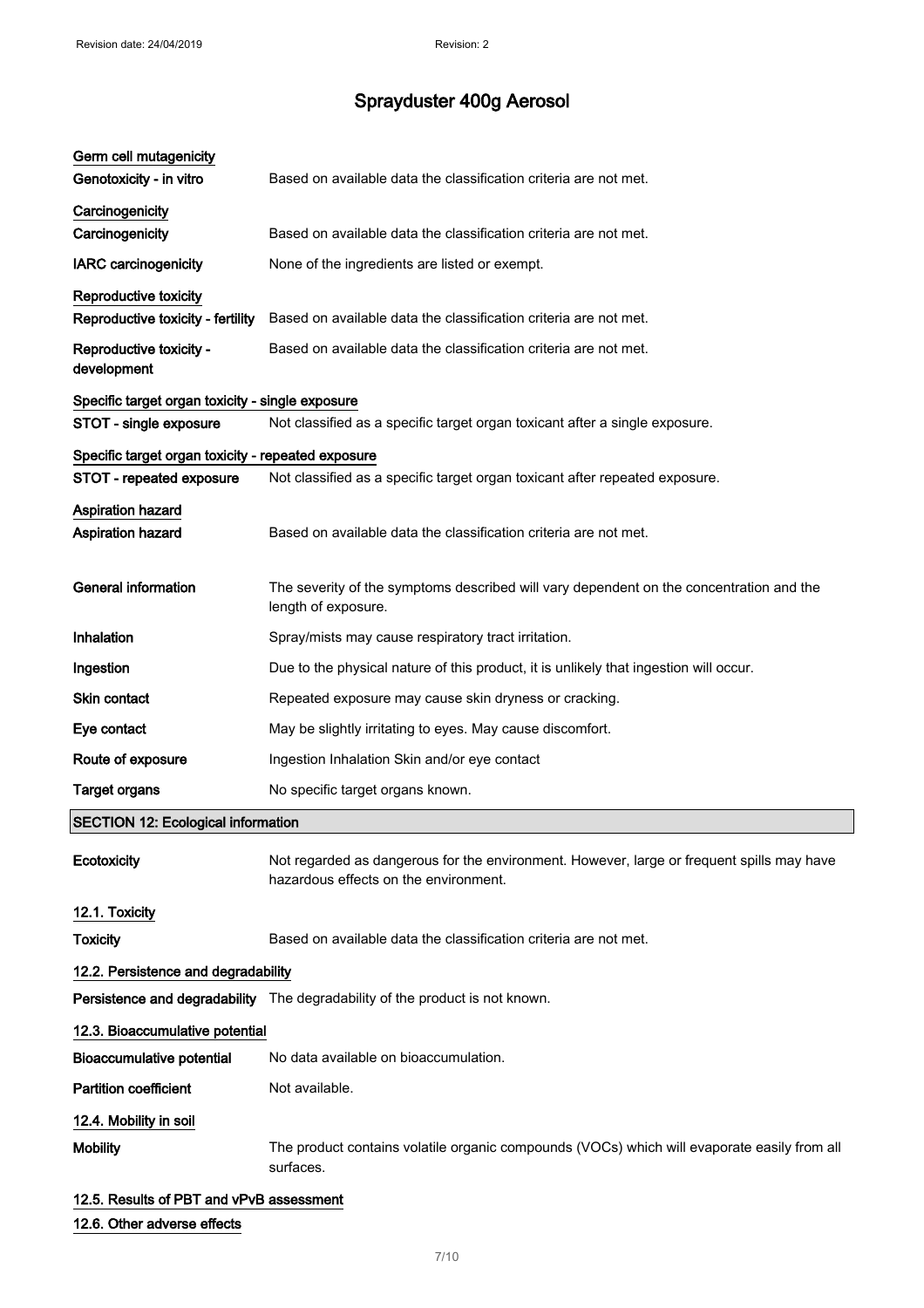| Other adverse effects                      | None known.                                                                                                                                                                                                                                                                                                                                                                                                                                                                                                                                                                                                                                                                                                                                             |  |
|--------------------------------------------|---------------------------------------------------------------------------------------------------------------------------------------------------------------------------------------------------------------------------------------------------------------------------------------------------------------------------------------------------------------------------------------------------------------------------------------------------------------------------------------------------------------------------------------------------------------------------------------------------------------------------------------------------------------------------------------------------------------------------------------------------------|--|
| <b>SECTION 13: Disposal considerations</b> |                                                                                                                                                                                                                                                                                                                                                                                                                                                                                                                                                                                                                                                                                                                                                         |  |
| 13.1. Waste treatment methods              |                                                                                                                                                                                                                                                                                                                                                                                                                                                                                                                                                                                                                                                                                                                                                         |  |
| <b>General information</b>                 | The generation of waste should be minimised or avoided wherever possible. Reuse or recycle<br>products wherever possible. This material and its container must be disposed of in a safe<br>way. Disposal of this product, process solutions, residues and by-products should at all times<br>comply with the requirements of environmental protection and waste disposal legislation and<br>any local authority requirements. When handling waste, the safety precautions applying to<br>handling of the product should be considered. Care should be taken when handling emptied<br>containers that have not been thoroughly cleaned or rinsed out. Empty containers or liners<br>may retain some product residues and hence be potentially hazardous. |  |
| <b>Disposal methods</b>                    | Do not empty into drains. Empty containers must not be punctured or incinerated because of<br>the risk of an explosion. Dispose of surplus products and those that cannot be recycled via a<br>licensed waste disposal contractor. Waste, residues, empty containers, discarded work<br>clothes and contaminated cleaning materials should be collected in designated containers,<br>labelled with their contents.                                                                                                                                                                                                                                                                                                                                      |  |
| <b>SECTION 14: Transport information</b>   |                                                                                                                                                                                                                                                                                                                                                                                                                                                                                                                                                                                                                                                                                                                                                         |  |
| 14.1. UN number                            |                                                                                                                                                                                                                                                                                                                                                                                                                                                                                                                                                                                                                                                                                                                                                         |  |
| UN No. (ADR/RID)                           | 1950                                                                                                                                                                                                                                                                                                                                                                                                                                                                                                                                                                                                                                                                                                                                                    |  |
| UN No. (IMDG)                              | 1950                                                                                                                                                                                                                                                                                                                                                                                                                                                                                                                                                                                                                                                                                                                                                    |  |
| UN No. (ICAO)                              | 1950                                                                                                                                                                                                                                                                                                                                                                                                                                                                                                                                                                                                                                                                                                                                                    |  |
| UN No. (ADN)                               | 1950                                                                                                                                                                                                                                                                                                                                                                                                                                                                                                                                                                                                                                                                                                                                                    |  |
| 14.2. UN proper shipping name              |                                                                                                                                                                                                                                                                                                                                                                                                                                                                                                                                                                                                                                                                                                                                                         |  |
| Proper shipping name<br>(ADR/RID)          | AEROSOLS                                                                                                                                                                                                                                                                                                                                                                                                                                                                                                                                                                                                                                                                                                                                                |  |
| Proper shipping name (IMDG) AEROSOLS       |                                                                                                                                                                                                                                                                                                                                                                                                                                                                                                                                                                                                                                                                                                                                                         |  |
| Proper shipping name (ICAO)                | AEROSOLS                                                                                                                                                                                                                                                                                                                                                                                                                                                                                                                                                                                                                                                                                                                                                |  |
| Proper shipping name (ADN)                 | <b>AEROSOLS</b>                                                                                                                                                                                                                                                                                                                                                                                                                                                                                                                                                                                                                                                                                                                                         |  |

| 14.3. Transport hazard class(es) |       |  |
|----------------------------------|-------|--|
| <b>ADR/RID class</b>             | 2.2   |  |
| ADR/RID classification code      | 5A.5O |  |
| <b>ADR/RID label</b>             | 22    |  |
| <b>IMDG class</b>                | 22    |  |
| ICAO class/division              | 22    |  |

ADN class 2.2

#### Transport labels



14.4. Packing group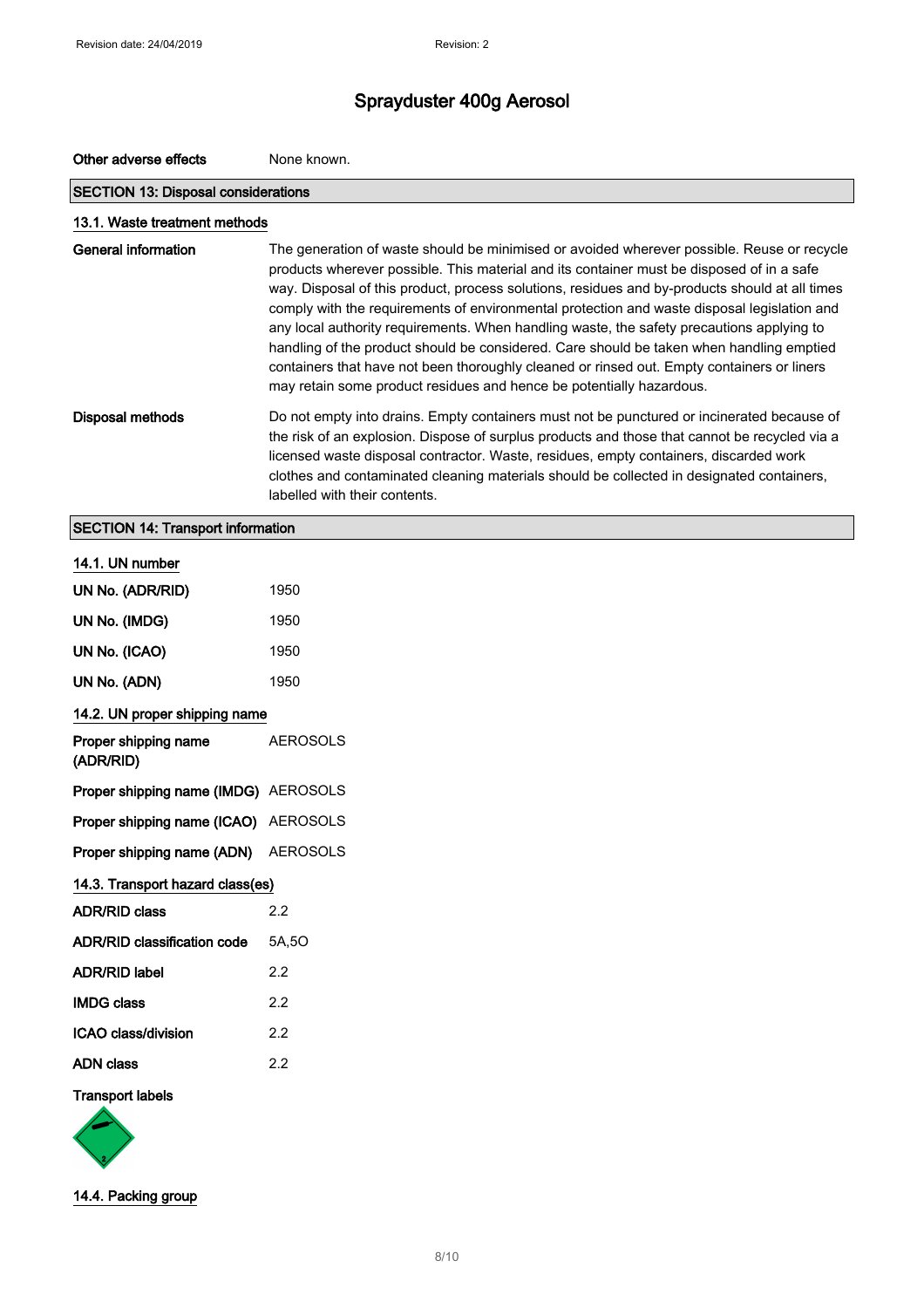| ADR/RID packing group     | None |
|---------------------------|------|
| <b>IMDG packing group</b> | None |
| ICAO packing group        | None |
| ADN packing group         | None |

#### 14.5. Environmental hazards

Environmentally hazardous substance/marine pollutant No.

#### 14.6. Special precautions for user

| EmS                     | $F-D$ , S-U |
|-------------------------|-------------|
| ADR transport category  | 3           |
| Tunnel restriction code | (E)         |

#### 14.7. Transport in bulk according to Annex II of MARPOL and the IBC Code

Transport in bulk according to Not applicable. Annex II of MARPOL 73/78 and the IBC Code

#### SECTION 15: Regulatory information

### 15.1. Safety, health and environmental regulations/legislation specific for the substance or mixture National regulations **Health and Safety at Work etc. Act 1974** (as amended). The Carriage of Dangerous Goods and Use of Transportable Pressure Equipment Regulations 2009 (SI 2009 No. 1348) (as amended) ["CDG 2009"]. EH40/2005 Workplace exposure limits. The Aerosol Dispensers Regulations 2009 (SI 2009 No. 2824). EU legislation Regulation (EC) No 1907/2006 of the European Parliament and of the Council of 18 December 2006 concerning the Registration, Evaluation, Authorisation and Restriction of Chemicals (REACH) (as amended). Commission Regulation (EU) No 2015/830 of 28 May 2015. Regulation (EC) No 1272/2008 of the European Parliament and of the Council of 16 December 2008 on classification, labelling and packaging of substances and mixtures (as amended). Council Directive of 20 May 1975 on the approximation of the laws of the Member States relating to aerosol dispensers (75/324/EEC) (as amended).

#### 15.2. Chemical safety assessment

No chemical safety assessment has been carried out.

#### Inventories

#### EU - EINECS/ELINCS

None of the ingredients are listed or exempt.

#### SECTION 16: Other information